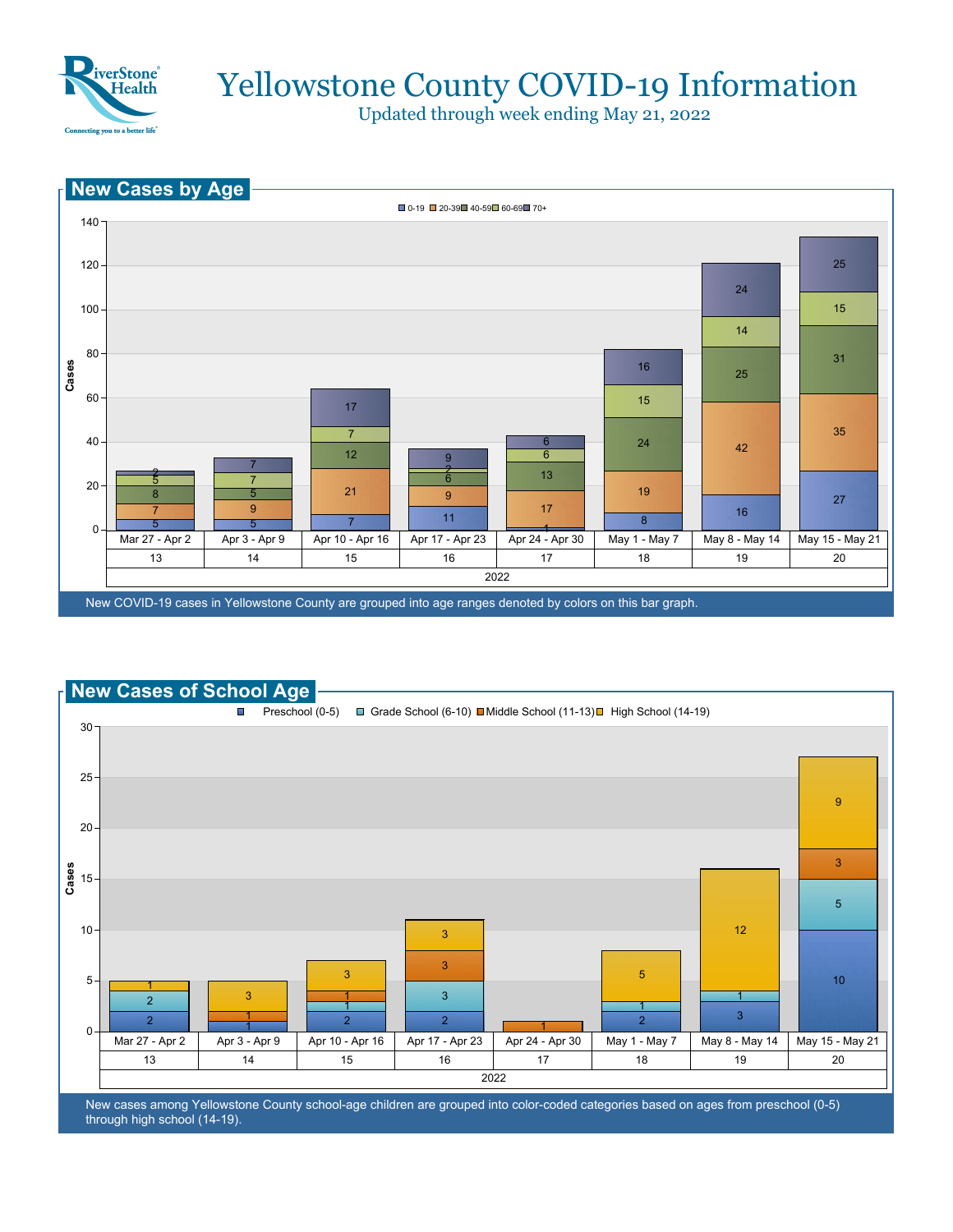

Updated through week ending May 21, 2022



100,000, averaged over a 7-day period. The yellow dotted line indicates 20 new cases per 100,000. The red dotted line indicates a threshold of 50 new cases per 100,000. The orange dot is the average of new cases per 100,000 for the previous 7-day period.



This chart shows whether the number of reported cases this week increased (red bar) or decreased (green bar) when compared to last week. Additionally, the size and label of each bar indicates the percent of change from the previous week.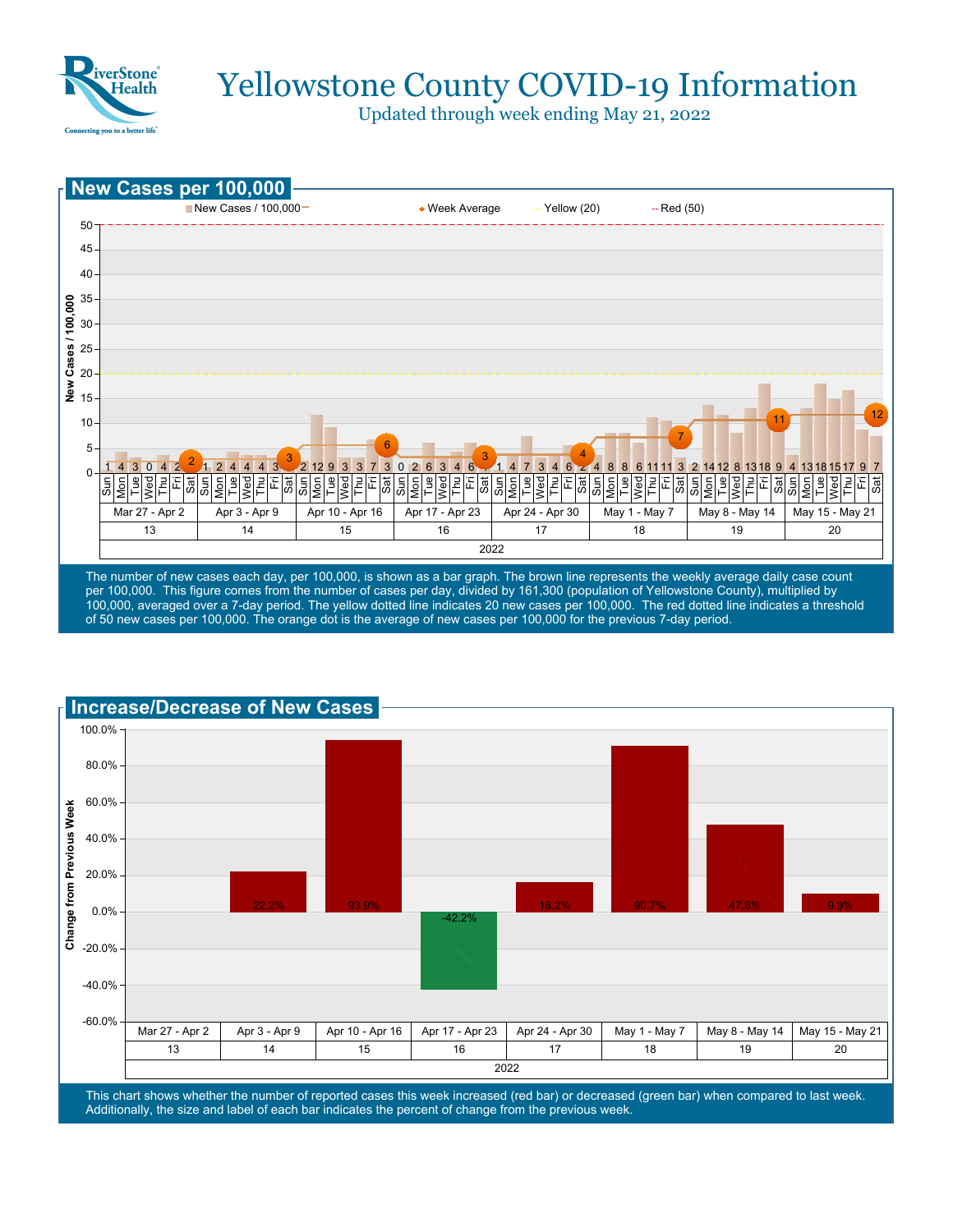

Updated through week ending May 21, 2022





This chart shows the percentage of Yellowstone County Emergency Department (ED) visits where the chief complaint or symptom was fever or chills and at least one of these other symptoms: cough, difficulty breathing, shortness of breath. The blue line indicates ED visits each week for these symptoms in 2020. The green line represents ED visits for similar symptoms for the same time period in 2021. The thick red line indicates ED visits each week for these symptoms in 2022. Data supplied by the State of Montana collected from Yellowstone County hospitals.